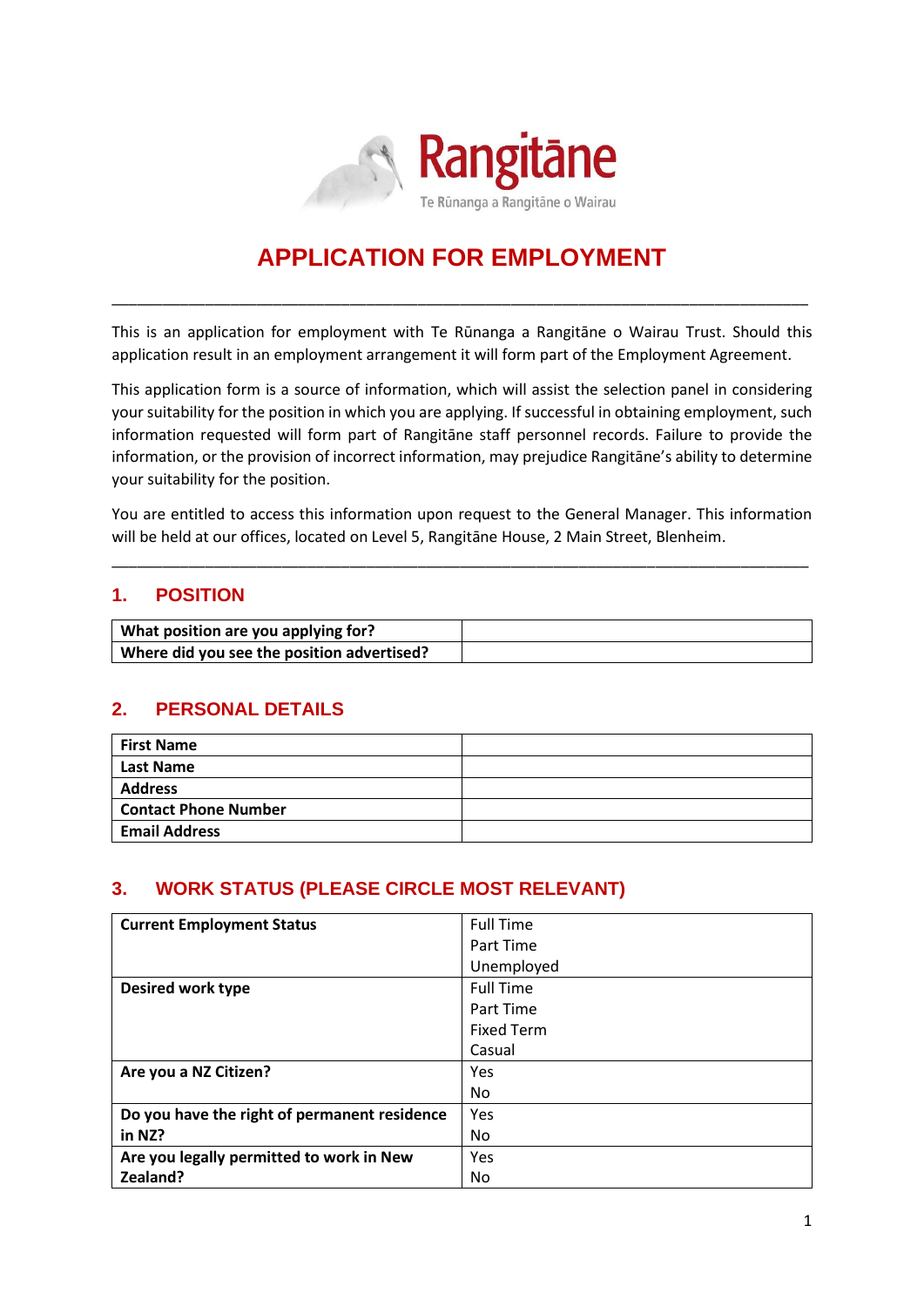# **4. PREVIOUS EMPLOYMENT (IF YOU HAVEN'T ATTACHED A CURRENT CV OR IF IT IS NOT OUTLINED)**

Please list previous employment starting from the most recent:

| Company/Employer          |  |
|---------------------------|--|
| <b>Position</b>           |  |
| <b>Key Tasks</b>          |  |
|                           |  |
| <b>Start and End Date</b> |  |
| <b>Reason for Leaving</b> |  |
|                           |  |
| If offered the position   |  |
| how much notice do you    |  |
| need to give?             |  |

| Company/Employer          |  |
|---------------------------|--|
| <b>Position</b>           |  |
| <b>Key Tasks</b>          |  |
| <b>Start and End Date</b> |  |
| <b>Reason for Leaving</b> |  |

| Company/Employer          |  |
|---------------------------|--|
| <b>Position</b>           |  |
| <b>Key Tasks</b>          |  |
|                           |  |
|                           |  |
| <b>Start and End Date</b> |  |
| <b>Reason for Leaving</b> |  |
|                           |  |
|                           |  |

| Company/Employer          |  |
|---------------------------|--|
| <b>Position</b>           |  |
| <b>Key Tasks</b>          |  |
|                           |  |
|                           |  |
| <b>Start and End Date</b> |  |
| <b>Reason for Leaving</b> |  |
|                           |  |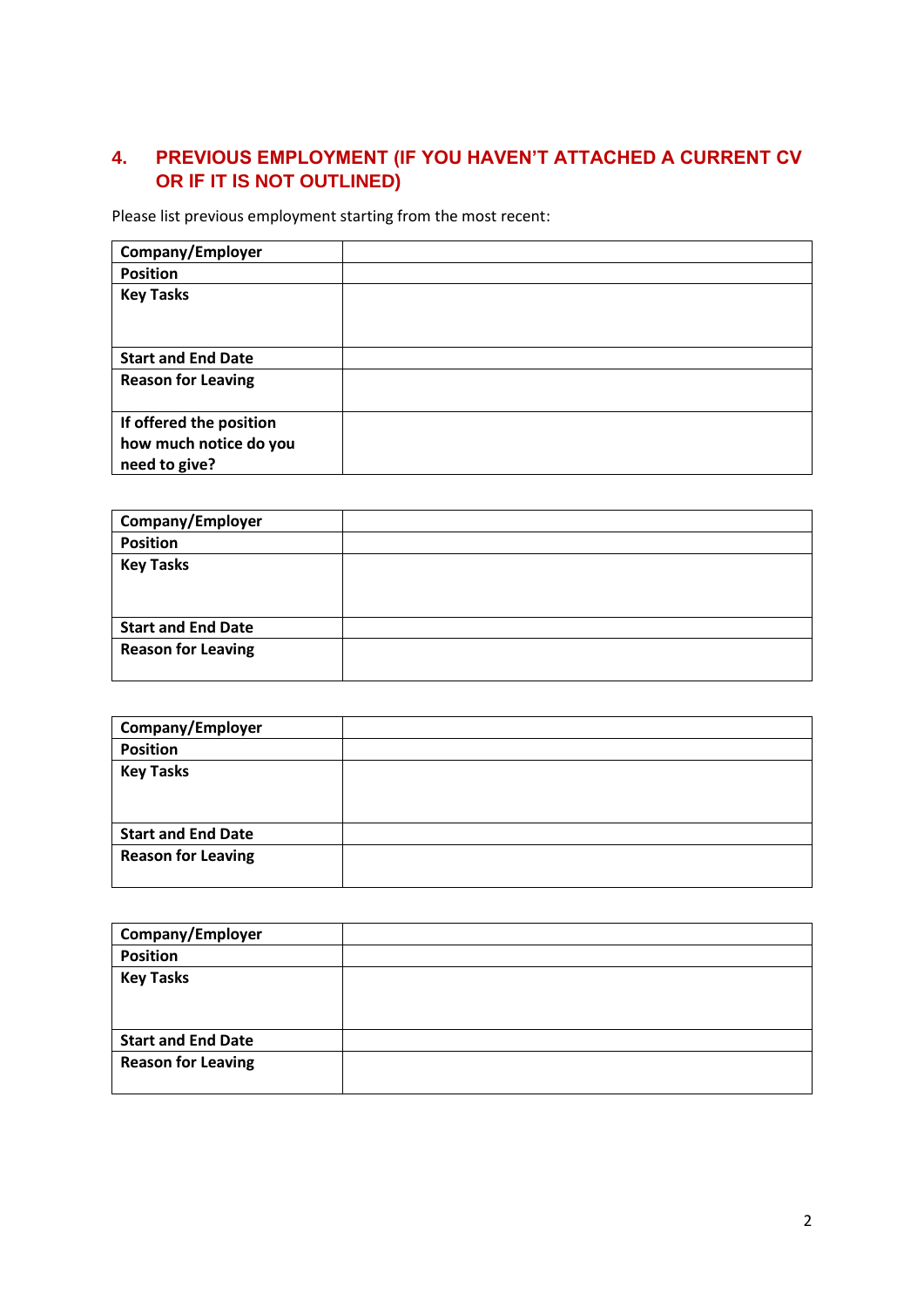# **5. RELEVANT QUALIFICATIONS: (IF NOT OUTLINED ON YOUR CV)**

| What (and from where) | <b>Year obtained</b> |
|-----------------------|----------------------|
|                       |                      |
|                       |                      |
|                       |                      |

## **6. RELEVANT WORK REFERENCES:**

Please give the names, numbers and email addresses of current and relevant work referees (such as your Manager) **or** circle yes to "I would prefer to outline these should I reach interview stage":

| <b>Name of Referee</b> | <b>Position and Company</b> | Mobile no | <b>Email</b> |
|------------------------|-----------------------------|-----------|--------------|
|                        |                             |           |              |
|                        |                             |           |              |
|                        |                             |           |              |

| I would prefer to outline this information | Yes |
|--------------------------------------------|-----|
| should I reach interview stage             | No  |

## **7. PERSONAL HOBBIES/INTERESTS RELEVANT TO THE POSITION (IF YOU HAVEN'T ATTACHED A CURRENT CV OR IF IT'S NOT OUTLINED)**

| <b>Hobbies</b> | <b>Interests</b> |
|----------------|------------------|
|                |                  |
|                |                  |
|                |                  |
|                |                  |
|                |                  |
|                |                  |
|                |                  |

## **8. HEALTH AND WELLBEING**

| Do you have any known health condition of     | Yes |
|-----------------------------------------------|-----|
| any kind, which may affect your ability to    | No. |
| effectively carry out the functions and       |     |
| responsibilities of the position applied for? |     |

If yes, please detail: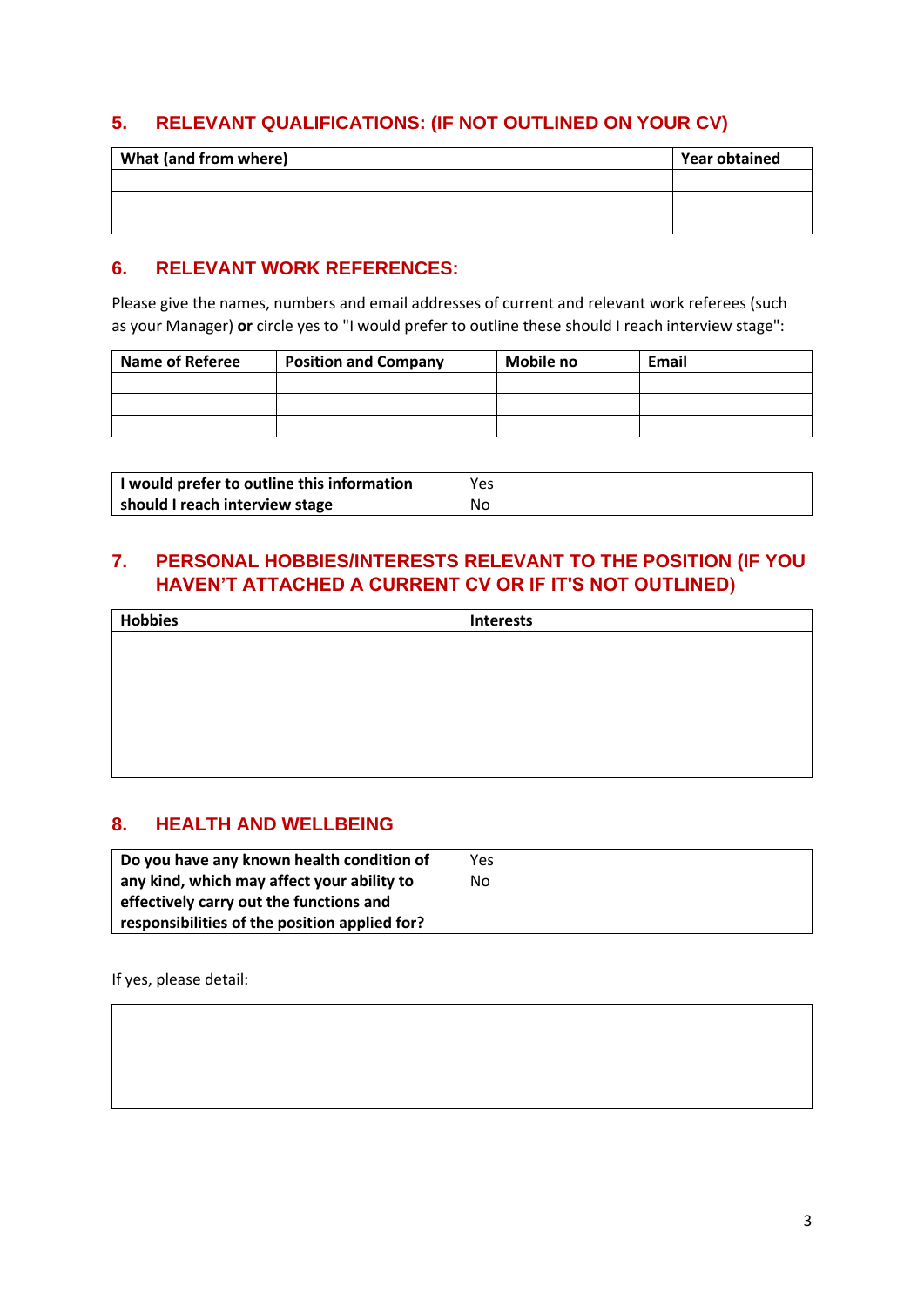| Have you suffered any injury or illness that       | Yes |
|----------------------------------------------------|-----|
| may affect your ability to effectively carry out   | No  |
| the physical requirements, functions and           |     |
| responsibilities of the position applied for (i.e. |     |
| occupational overuse syndrome, carpel tunnel,      |     |
| tennis elbow or other repetitive strain injury)?   |     |

If yes, please detail:

| Are you on any medication which may affect<br>your performance in the position you have<br>applied for? | <b>Yes</b><br>No |
|---------------------------------------------------------------------------------------------------------|------------------|
|---------------------------------------------------------------------------------------------------------|------------------|

If yes, please detail:

# **9. DRIVER'S LICENSE**

| Do you hold a current Drivers Licence?     | Yes |
|--------------------------------------------|-----|
|                                            | No  |
| Is there a matter pending which could      | Yes |
| affect your driver's licence?              | No  |
| Has your drivers licence been cancelled in | Yes |
| the last five years?                       | No  |

If yes, please detail:

# **10. GENERAL**

| Have you ever had any criminal convictions or        | Yes |
|------------------------------------------------------|-----|
| $\vert$ are you awaiting a criminal charges or court | No. |
| hearing?                                             |     |